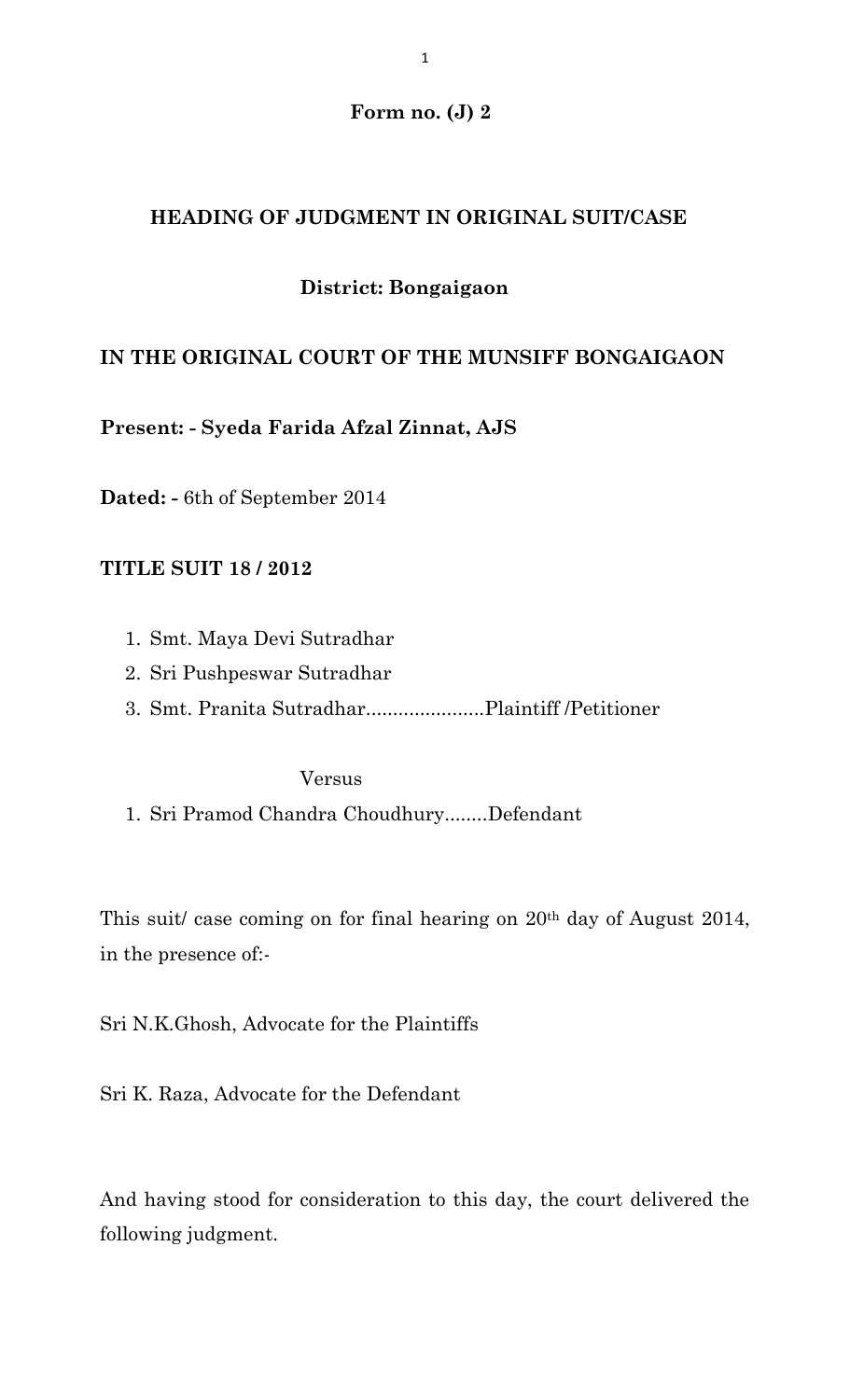#### **JUDGEMENT**

This is a suit for Specific Performance of Contract and Permanent Injunction.

1. The case of the Plaintiff in brief is that the defendant entered into an agreement for sale with the husband of the plaintiff no.1 Bhabeswar Sutradhar (now deceased) on 03.02.1998 in respect of the suit land measuring 2 katha covered by dag No. 3 (old) and patta No. 83 (old) at village Salbari under Bongaigaon Revenue Circle of which the plaintiff is the absolute owner and possessor and had taken Rs. 16,900/- (Rupees Sixteen Thousand Nine Hundred) only as advance money out of the total fixed consideration of Rs. 20,000/-(Rupees Twenty Thousand) only and on the same day the defendant had delivered peaceful possession of the suit land to Bhabeswar Sutradhar. Accordingly after taking peaceful possession of the suit land Bhabeswar Sutradhar started construction of his residential house over the suit land on that very day i.e. on 03.02.1998. During the middle part of the year 1999 the construction of one Assam Type R.C.C house was complete and the plaintiffs started to reside on the suit land since then. On 25.04.2009 Bhabeswar Sutradhar passed away leaving behind his wife Smt. Maya Devi Sutradhar, his son Sri Pushpeswar Sutradhar and his daughter Smt. Pranita Sutradhar. It is the case of the plaintiffs that as per the terms and conditions of the agreement, it was mutually agreed upon by the parties to the agreement that the remaining balance of Rs. 3100/-(Rupees Three Thousand One Hundred) only shall be paid to the defendant at the time of execution of the formal registered sale deed in favour of Bhabeswar Sutradhar. Although the defendant took the remaining money from him but he did not execute the registered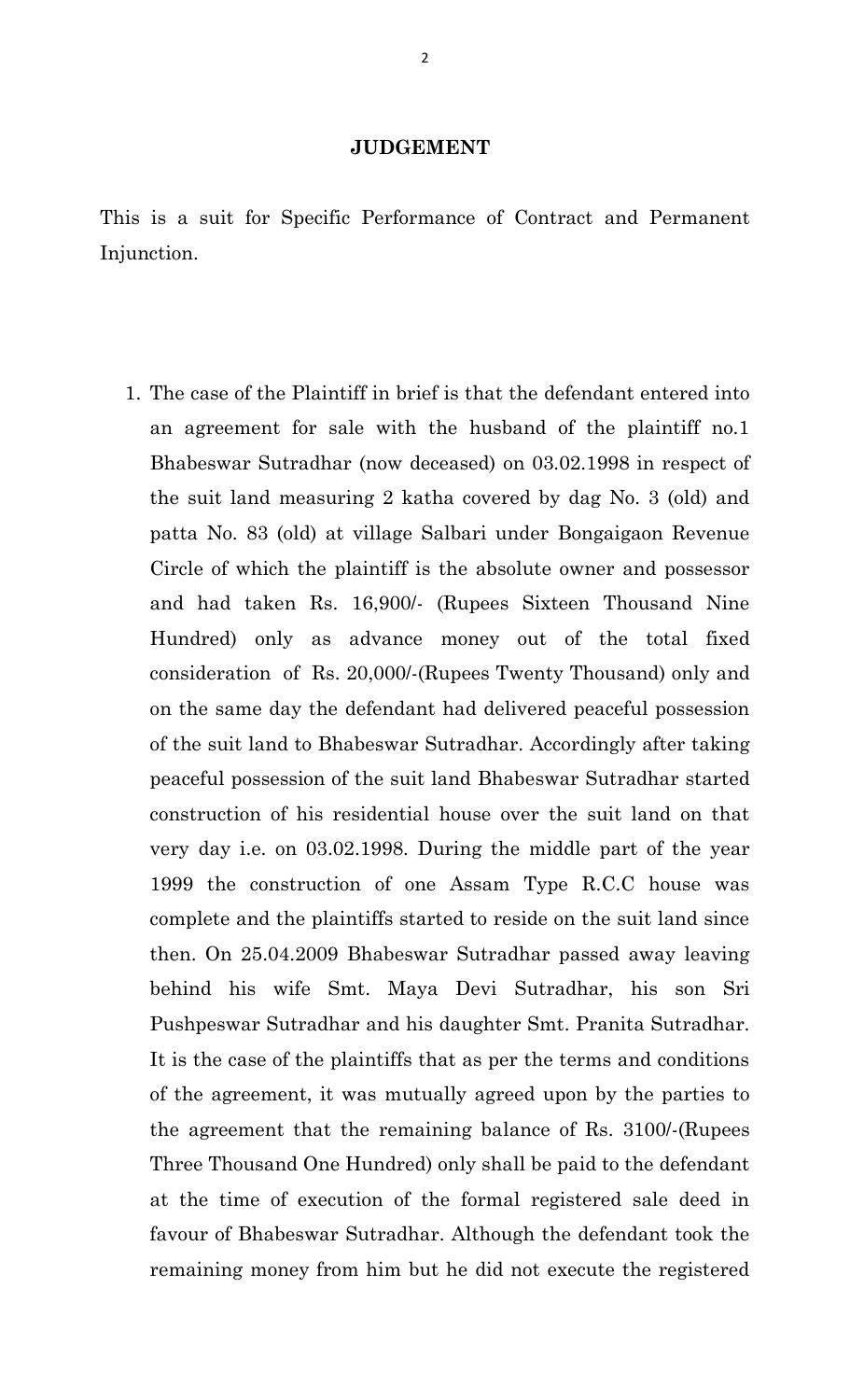sale deed in favour of Bhabeswar Sutradhar. The plaintiffs submitted that during the lifetime of Bhabeswar Sutradhar, on several occasions they approached the defendant to complete the sale transaction but the defendant wilfully avoided the execution of the sale deed. After the death of Bhabeswar Sutradhar on 25.04.2009 the plaintiffs approached the defendant and requested him to execute the sale deed many times but the defendant denied, rather threatened the plaintiffs to vacate the suit land within a period of three months i.e. within 31.03.2012 and said that he would forcefully evict the plaintiffs from the suit land. Finally on 08.5.2012 the plaintiffs considering all other aspects and also considering the good relation with the defendant approached the defendant and requested him to execute the sale deed but the defendant flatly refused. The plaintiffs further submitted that they have come to know from some reliable source that the defendant is trying to sell out the suit land at a higher consideration with a view to defrauding and depriving the plaintiffs from getting the sale deed executed. So finding no other alternative the plaintiffs are now compelled to file this present suit. Hence this case.

2. The defendant filed written statement contending, inter alia, that there is no cause of action to file the suit, that the suit is not maintainable in its present form, that the suit is barred by limitation, that the suit is undervalued. The defendant pleaded that the plaintiffs have prayed for a decree of specific performance of contract on the basis of deed of agreement for sale alleged to be executed between the defendant and the husband of the plaintiff No. 1 namely Late Bhabeswar Sutradhar during his lifetime but plaintiffs have failed to explain what prevented Bhabeswar Sutradhar to get the alleged deed of agreement for sale dated 3/2/1998 enforced against or performed by the defendant during his life time for eleven years up to his death on 25/4/009 as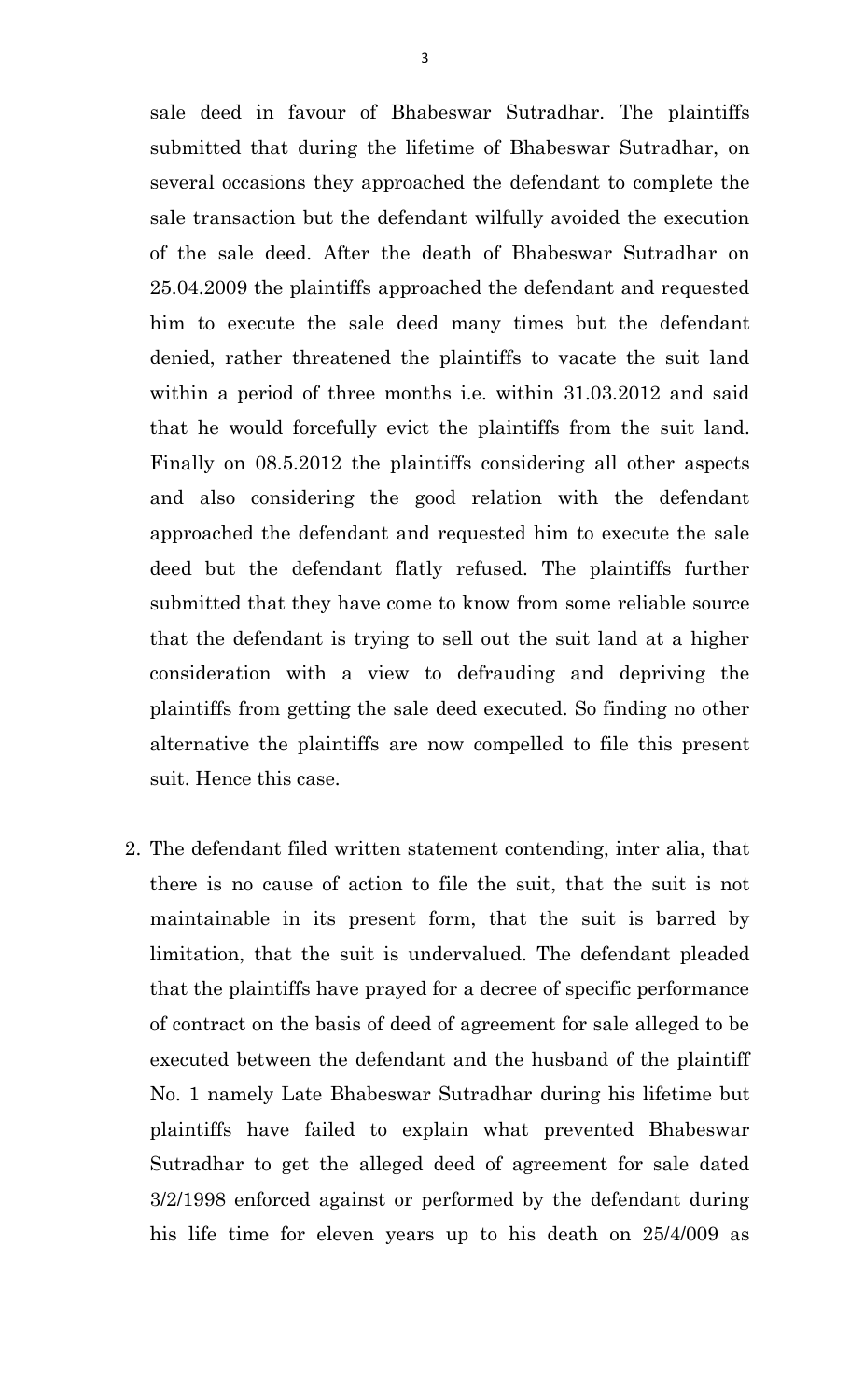mentioned in the plaint and that the suit is liable to be dismissed on this count alone.

- 3. The defendants pleaded that the suit land is valued at more than eight lakhs but the plaintiffs have valued the suit land at Rs. 20,000/- only to avoid the ad valorem Court fee.
- 4. The defendant further pleaded that he is not the owner of the suit land as mentioned in the schedule of the plaint rather the suit land is a land measuring 40 feet in length stretching from North to South by 30 feet in breadth stretching from East to West along with bamboo fenced and C.G.I Sheet roofed residential structures standing thereon, covered by patta No. 53 (old)/287 (new), Dag No. 135 situated in village Salbari under Bongaigaon Revenue Circle which is bounded to the North by Village Road, to the South and West by land of O.P Maheswari and private road to the East which is mentioned in schedule X of the written Statement.
- 5. Defendant also pleaded that he never entered into any agreement for sale with the husband of the plaintiff and that the alleged deed of agreement for Sale is not an Agreement for Sale which has been fabricated for the purpose of the suit.
- 6. Defendant pleaded that on 31/12/2008 he allowed the plaintiff No. 1 to reside over the schedule X property as permissive possessor only on humanitarian ground for two years only. That, it was agreed upon by the plaintiff No. 1 that the schedule X property shall be vacated as and when required by the defendant. That, the residential structure mentioned in schedule X was constructed by the defendant more than ten years ago. That, on 27th December, 2011, the defendant asked the plaintiff No. 1 to vacate the schedule X property within first week of January, 2012 but the plaintiff No. 1 sought three months time on different pretexts. That, on completion of three months time the defendant again asked the plaintiff No. 1 to vacate the schedule X property in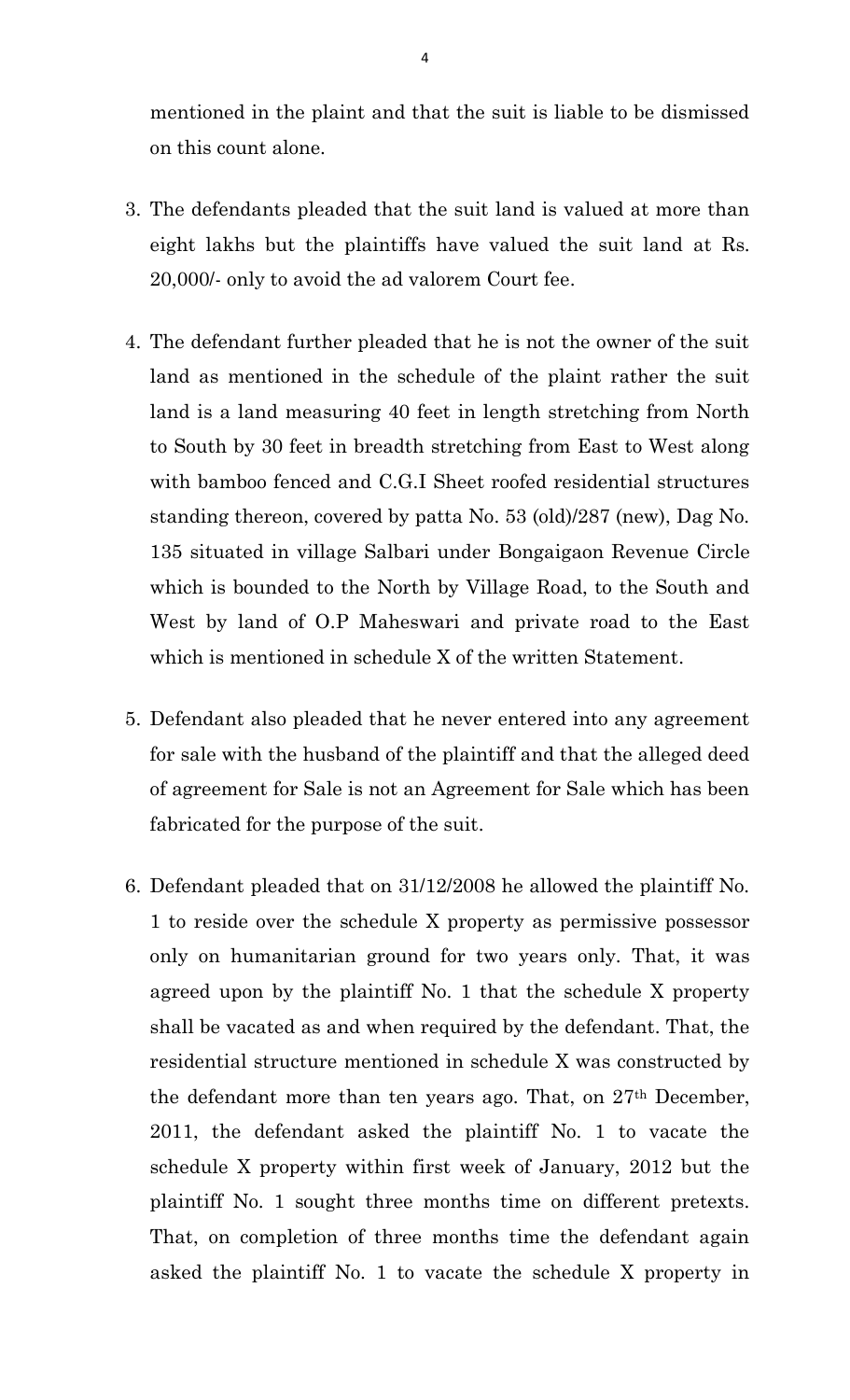presence of some neighbours and the plaintiff No. 1 promised to vacate the schedule X land within the month of May 2012 but instead of vacating as promised she filed this suit on frivolous ground due to malafide intention. Thus the defendant prayed for dismissal of the suit.

- 7. Upon the pleadings of the parties my learned predecessor in office framed the following issues in this suit-
	- 1) Whether the suit is barred by limitation?
	- 2) Whether the suit is properly valued and proper court fees have been paid?
	- 3) Whether the defendant entered into an agreement for transfer of the suit land in favour of Bhabeswar Sutradhar on 3.2.1998 at an agreed sale price of Rs. 20,000/- and received Rs. 16,900/ as Earnest money?
	- 4) Whether the plaintiffs are entitled to the decree as prayed for?
- 8. After going through the case record I am of the considered opinion that an additional issue is required to be framed and decided which is very much essential for the purpose of just decision. Hence the following additional issue is framed:

Additional Issue: whether the suit land has been properly described by the plaintiffs?

- 9. Plaintiff side adduced the evidence of two witnesses and exhibited the following documents:
	- i. Exhibit 1: Agreement for sale dated 3.2.1998
	- ii. Exhibit 1(1) to Exhibit 1(4): Signatures of the defendant
	- iii. Exhibit 1(5): Signature of witness Sanjay Das.
- 10. Defendant side examined the Lot Mondol, Bongaigaon Revenue Circle as DW1 and exhibited the following documents: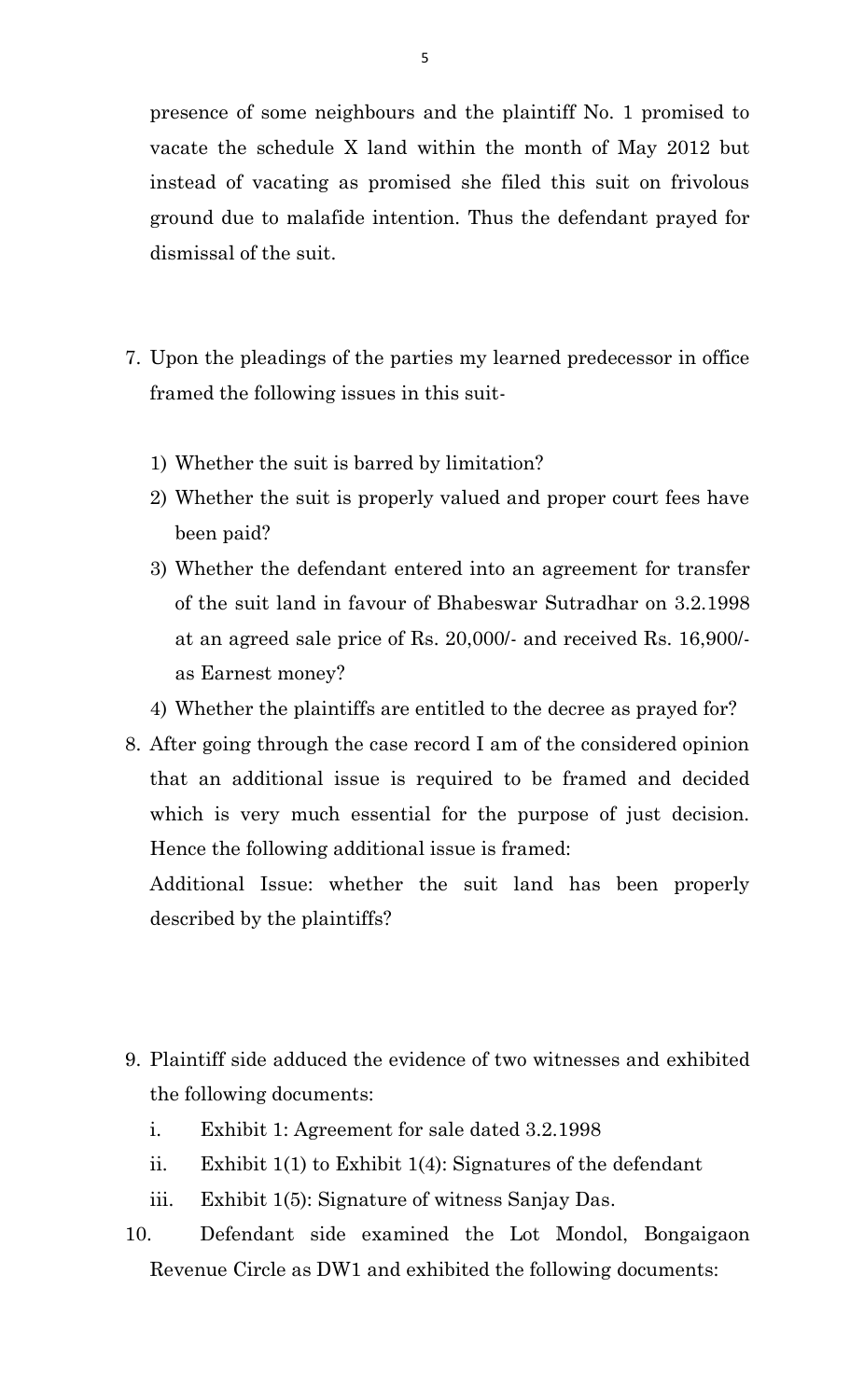- i. Exhibit A: Authority letter
- ii. Exhibit A(1): Signature of Circle Officer
- iii. Exhibit B: Chitha of Salbari village (compared with original)
- iv. Exhibit B(1): relevant page containing records of land standing in the name of defendant Pramod Choudhury and others which is covered under dag No. 135 (new)/3(old)
- v. Exhibit C: Jamabandi of village Salbagan
- vi. Exhibit C (1): concerned page of Exhibit C.
- 11. I have heard arguments of the learned counsels. I have carefully examined the evidence and perused the documents. My decision on the above issues are as follows:-

### **Discussion on evidence, decision and reasons thereof:**

#### **Decision on Issue No. 2:**

12. The defendants pleaded that the suit land is valued at more than eight lakhs but the plaintiffs have valued the suit land at Rs. 20,000/- only to avoid the ad valorem Court fee. The defendant did not adduce any evidence in support of his claim. But during cross examination PW1 stated that the present market value of the suit land is between Rs. 12,00,000/- to Rs. 15,00,000/- but she has valued the suit land at Rs. 20,000/- only. On the admission of the plaintiff No.1 it is held that the suit is not properly valued. Hence this issue is decided in the affirmative.

#### **Decision on Issue No. 3:**

13. In order to decide this issue let us have a look into the evidence of the plaintiff's witnesses and the documentary evidence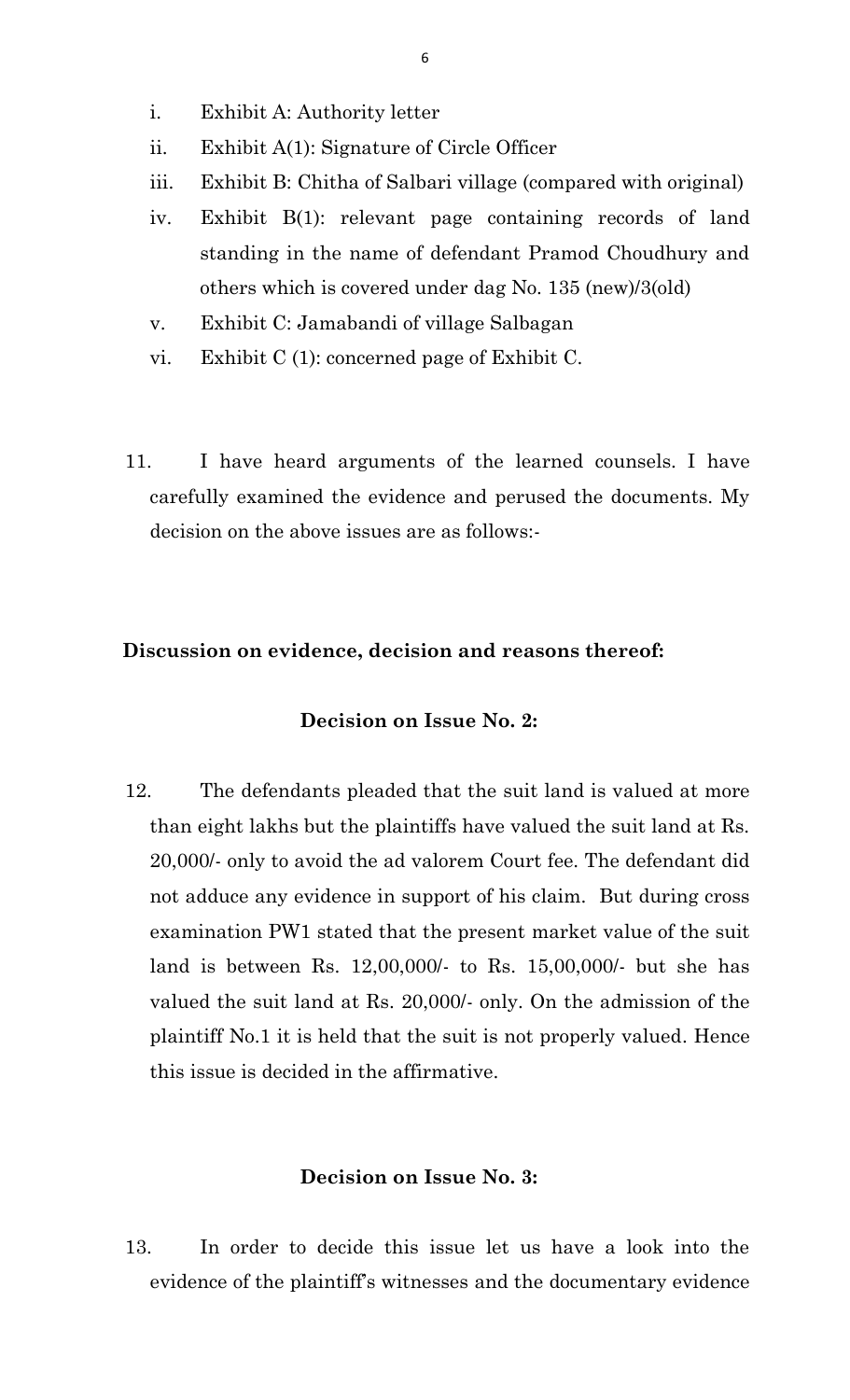adduced by the plaintiffs. PW1 in her cross examination stated that the sale of the suit land was completed on 24/10/1998 and on the same date the defendant handed over possession of the suit land to her husband. That, Sanjay Das put his signature as witness in the agreement for sale. She again admitted that she has mentioned in the plaint that the agreement for sale was executed on 3/2/1998 between her husband and the defendant. PW1 admitted in her cross examination that no agreement for sale was executed on 3/2/1998 but under the signature of the executants the date is shown to be 3/2/1998. Further the PW1 stated in her cross examination that the stamp paper used in exhibit 1 was brought to her house by Pramod Choudhury. But later on she again admitted that her husband Bhabeswar Sutradhar bought the stamp paper on 20/10/1998.

- 14. PW2 Sanjay Das admitted during his cross examination that on the date of execution of the alleged sale deed he was twelve (12) years old. Even the PW2 stated in his cross examination that there was no agreement for sale on 3/2/1998 and that he signed the agreement on 24/10/1998 but there is no date under his signature
- 15. It appears that the plaintiffs have shown two dates as the date of execution of the agreement for sale. From a careful scrutiny of Exhibit 1 it becomes clear that indeed there are three dates in the body of Exhibit 1. It is seen that in exhibit 1 it is written that on 24/11/1998 the amount of Rs. 20,000/- was received. Further it is also seen that an amount of Rs. 700/- and Rs. 100/- are shown to have been received thus making the total amount to be Rs. 37,700/-. It is also seen from the body of exhibit 1 that indeed the stamp paper was bought on 20/10/1998 by Bhabeswar Sutradhar. Therefore the claim of the plaintiff side that an agreement for sale for the suit land was executed by the defendant on 3/2/1998 is baseless, false and frivolous.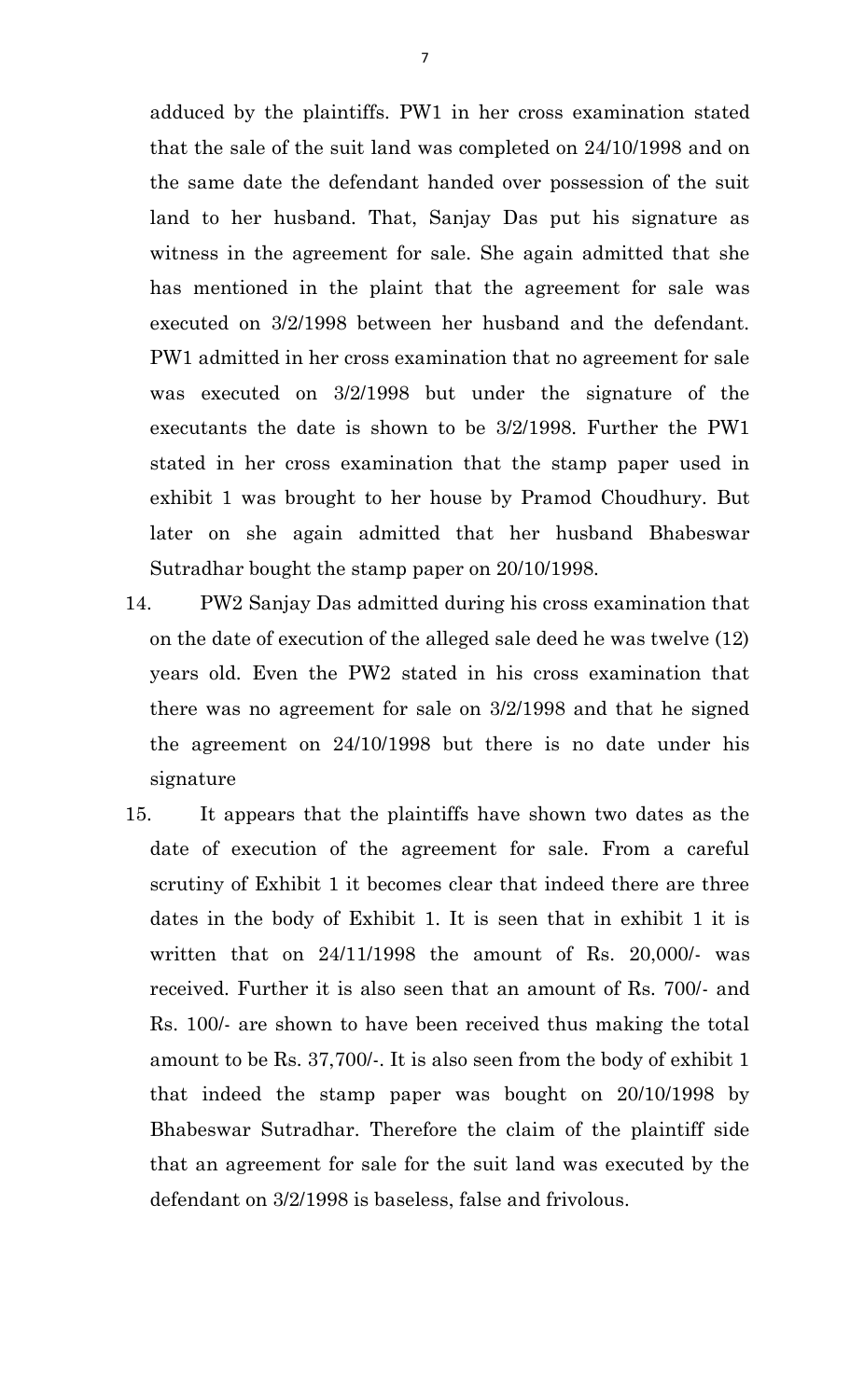16. In a suit for specific performance of contract the burden of proof lies on the plaintiff. Where execution of a document in question is denied, the party relying on that document must prove its execution. Further the PW1 and PW2 could not inspire confidence in their evidence regarding the time and place of tendering the balance amount. The plaintiff has failed to prove the execution of Ext 1 and the payment of the consideration amount. Although the plaintiff side argued that the defendants have received the advance amount of Rs. 20,000/- vide Ext 1, the said argument will not help because the execution of the deed is denied by the defendants and the plaintiff has failed to prove the execution of the agreement by any cogent evidence. Hence I arrive at the decision that there was no agreement for sale on 3/2/1998 as claimed by the plaintiffs in the plaint.

#### **Decision on Issue No. 1:**

17. This suit is for specific performance of contract and the plaintiffs have claimed the relief on the basis of the alleged agreement for sale dated 3/2/1998. From the discussion on issue No. 3 made above it is seen that no agreement for sale was entered on 3/2/1998. Therefore, the cause of action shown by the plaintiff has become redundant as the very basis of the suit is defective. Hence, this issue is decided accordingly in the affirmative and against the plaintiffs.

Decision on additional Issue:

18. Plaintiffs have filed the suit in respect of the suit land measuring 2 katha covered by dag No. 3 (old) and patta No. 83 (old) at village Salbari under Bongaigaon Revenue Circle and claimed that the defendant is the owner of the suit land. The defendant claimed that he is not the owner of the suit land as mentioned in the schedule of the plaint rather the suit land is a land measuring 40 feet in length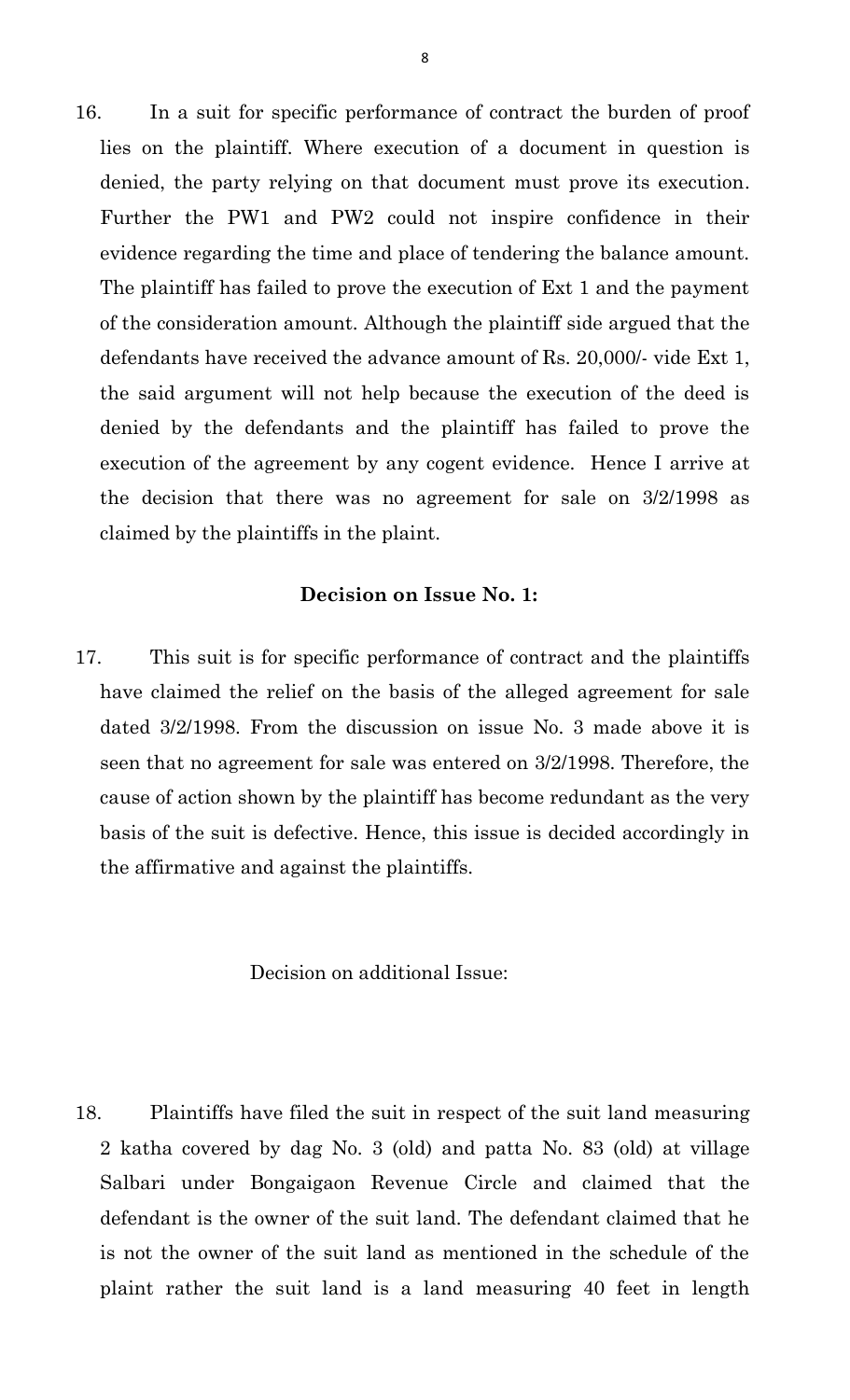stretching from North to South by 30 feet in breadth stretching from East to West along with bamboo fenced and C.G.I Sheet roofed residential structures standing thereon, covered by patta No. 53 (old)/287 (new), Dag No. 135 situated in village Salbari under Bongaigaon Revenue Circle which is bounded to the North by Village Road, to the South and West by land of O.P Maheswari and private road to the East which is mentioned in schedule X of the written Statement. The defendant examined the Lot Mondol, Bongaigaon Revenue Circle as DW1. The Lot Mondol exhibited the chitha of village Salbari under Bongaigaon Revenue Circle (Exhibit B). Exhibit B(1) is the relevant page containing record of land standing in the name of defendant Pramod Choudhury and others which is covered under dag No. 135 (new)/3(old). The Lot Mondol stated that in dag No. 3(old) Patta No. 83(old) there is no land in the name of Pramod Choudhury. During cross examination the Lot Mondol clarified that there is no dag No. 3 in patta No. 83. Hence from the evidence of the Lot Mondol and the Jamabandi and chitha of village Salbagan it is clear that there is no land as described by the plaintiffs in the plaint. This issue is decided accordingly.

Discussion on Issue No. 4:

19. From the discussions made hereinabove it is seen that the plaintiff failed to prove the execution of the agreement of sale. Not only this, the suit land is not properly described in the plaint. As such the defendants are not liable to execute the sale deed in favour of the plaintiff. Therefore the plaintiff is not entitled to the relief as prayed for in the plaint.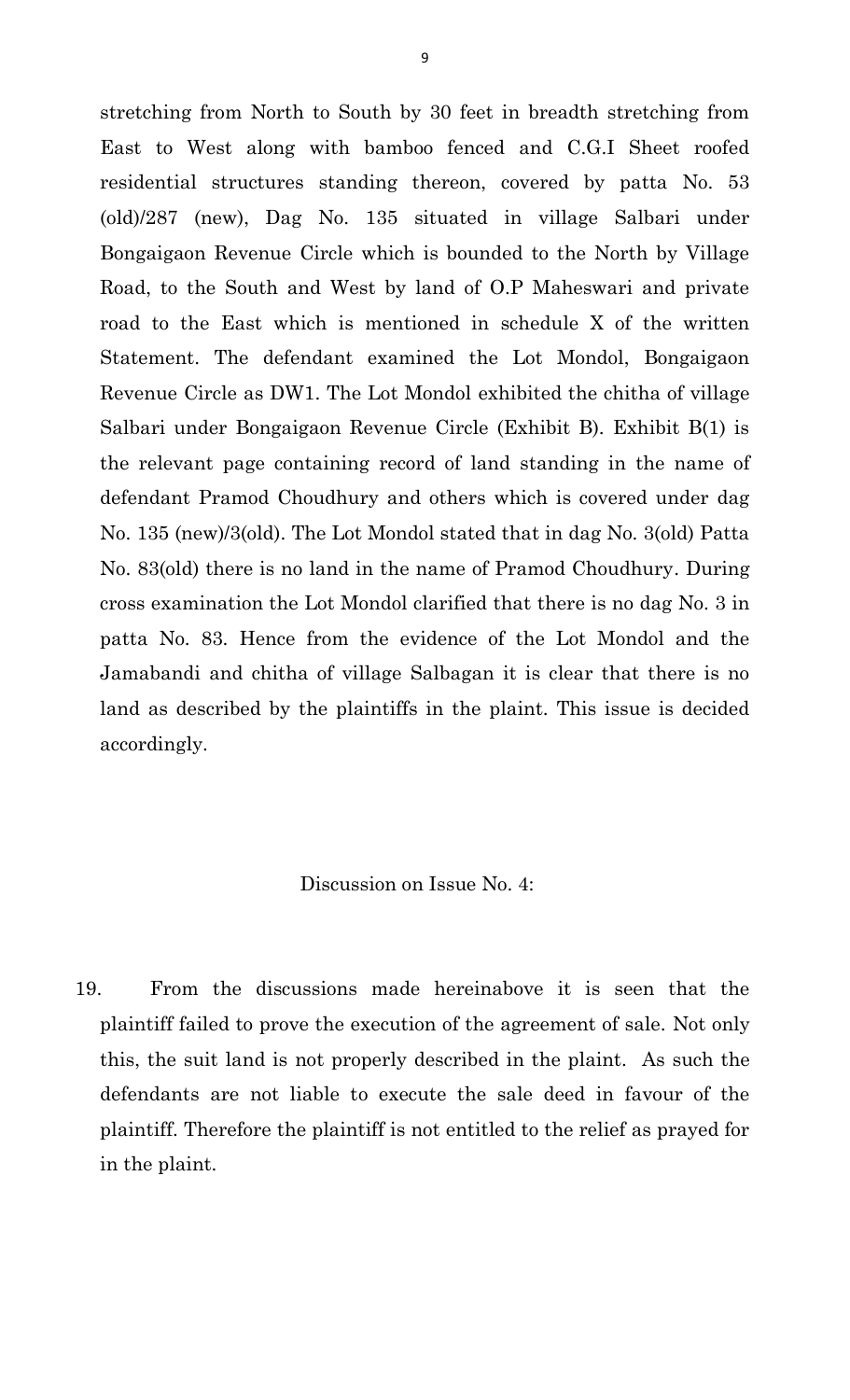## Order

The suit is dismissed on contest with cost.

Prepare decree accordingly within 15 days.

Given under my hand and seal of this Court on this the 6th day of September 2014.

> Syeda Farida Afzal Zinnat Munsiff, Bongaigaon

## **APPENDIX**

Witness for the plaintiff:-

- 1. PW1 : Maya Devi Sutradhar
- 2. PW2 : Sanjay Das

Witness for the defendant: -

1. DW1: Ashish Kumar Roy, Lot Mondol, Bongaigaon Revenue Circle

# Plaintiffs' exhibits:

- i. Exhibit 1: Agreement for sale dated 3.2.1998
- ii. Exhibit 1(1) to Exhibit 1(4): Signatures of the defendant
- iii.Exhibit 1(5): Signature of witness Sanjay Das.

Defendant's exhibits:

- i. Exhibit A: Authority letter
- ii. Exhibit A(1): Signature of Circle Officer
- iii. Exhibit B: Chitha of Salbari village (compared with original)